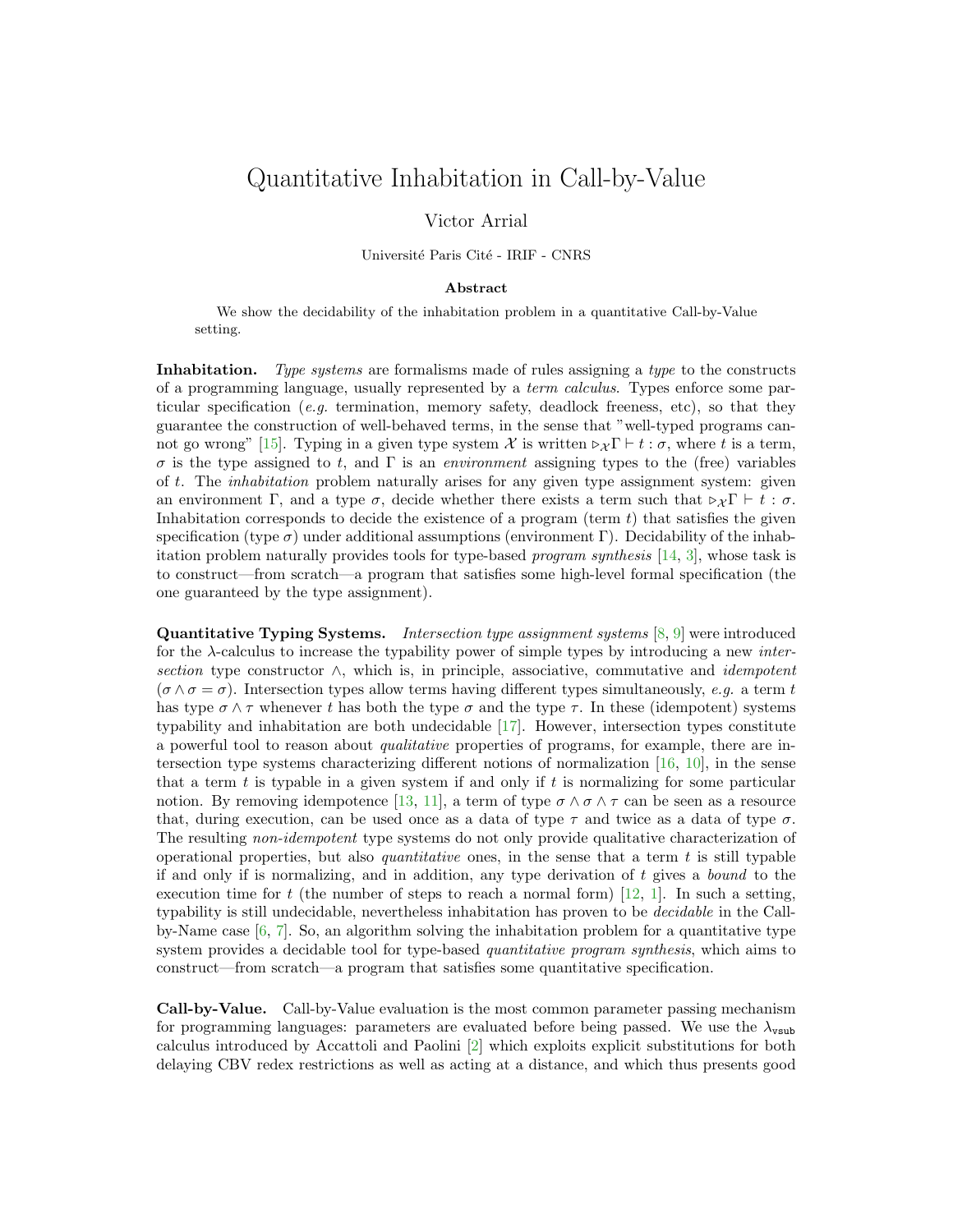easychair: Running title head is undefined. easychair: Running author head is undefined.

operational properties. This calculus can be equipped with a non-idempotent intersection type system [\[4\]](#page-1-3) (presented in Fig. [1\)](#page-1-4) which characterizes head normalization. We use multisets to denote intersections.

$$
\begin{array}{ccc}\n\overline{x:\mathcal{M}\vdash x:\mathcal{M}} & \text{ax} & \text{if } (\Gamma_i;x:\mathcal{M}_i\vdash t:\sigma_i)_{i\in I} \\
\overline{+}_{i\in I}\Gamma_i\vdash \lambda x.t:\left[\mathcal{M}_i\Rightarrow \sigma_i\right]_{i\in I} & \text{abs} \\
\frac{\Gamma_1\vdash t:\left[\mathcal{M}\Rightarrow\sigma\right] & \Gamma_2\vdash u:\mathcal{M}}{\Gamma_1+\Gamma_2\vdash tu:\sigma} & \text{app} & \text{if } \frac{\Gamma_1;x:\mathcal{M}\vdash t:\sigma & \Gamma_2\vdash u:\mathcal{M}}{\Gamma_1+\Gamma_2\vdash t[x\backslash u]:\sigma} & \text{es}\n\end{array}
$$

<span id="page-1-4"></span>Figure 1: Call-by-Value Type System  $V$ 

**Contributions.** We show that the inhabitation problem for the Call-by-Value  $\lambda$ -calculus with respect to the quantitative type system  $V$  [\[4\]](#page-1-3) is decidable. We do not simply give an algorithm searching for a term that can be typed with a given environment  $\Gamma$  and type  $\sigma$ , but we solve a more ambitious goal: we look for all and only such typable terms. This provides either a strong and powerful tool for (quantitative) program synthesis.

Canonical Derivations as Finite Basis: The set of all solutions of any instance of the inhabitation problem is either infinite or empty. Building an algorithm providing all solutions for a given instance is therefore worthless. However, following the technique used in the Call-by-Name  $\lambda$ -calculus case [\[6,](#page-2-10) [7\]](#page-2-11) and generalizing it to explicit substitutions [\[5\]](#page-2-12) allows us to introduce the notion of canonical derivation which later forms a finite basis for the solution set of each instance. It is a basis as it exactly generates each solution set through two simple operations: redex expansion and term plugging. We show how to compute the canonical representative of any solution as well as how it is recovered from its canonical representative, thus providing proofs of correction and completeness for each basis.

Basis Search Algorithm: Equipped with such tools, we provide an algorithm computing the basis for any given instance. It highly exploits a central property of any basis of terms called head subtype property which indicates that some of its types are contained in the context and thus helps guiding the search. This (non-deterministic) algorithm is shown to be correct and complete as it finds all and only basis terms. We show that it can in fact be *deterministically* simulated in a finite time, which provides for free a proof of the finiteness of each basis. It therefore constitutes a program synthesis mechanism for an expressive programming language.

## References

- <span id="page-1-1"></span>[1] Beniamino Accattoli, Stéphane Graham-Lengrand, and Delia Kesner. Tight typings and split bounds, fully developed. J. Funct. Program., 30:e14, 2020.
- <span id="page-1-2"></span>[2] Beniamino Accattoli and Luca Paolini. Call-by-value solvability, revisited. In Tom Schrijvers and Peter Thiemann, editors, FLOPS, volume 7294 of LNCS, pages 4–16. Springer, 2012.
- <span id="page-1-0"></span>[3] Jan Bessai, Tzu-Chun Chen, Andrej Dudenhefner, Boris D¨udder, Ugo de'Liguoro, and Jakob Rehof. Mixin composition synthesis based on intersection types. CoRR, abs/1712.06906, 2017.
- <span id="page-1-3"></span>[4] Antonio Bucciarelli, Delia Kesner, Alejandro Ríos, and Andrés Viso. The bang calculus revisited. In Keisuke Nakano and Konstantinos Sagonas, editors, Functional and Logic Programming - 15th International Symposium, FLOPS 2020, Akita, Japan, September 14-16, 2020, Proceedings, volume 12073 of Lecture Notes in Computer Science, pages 13–32. Springer, 2020.